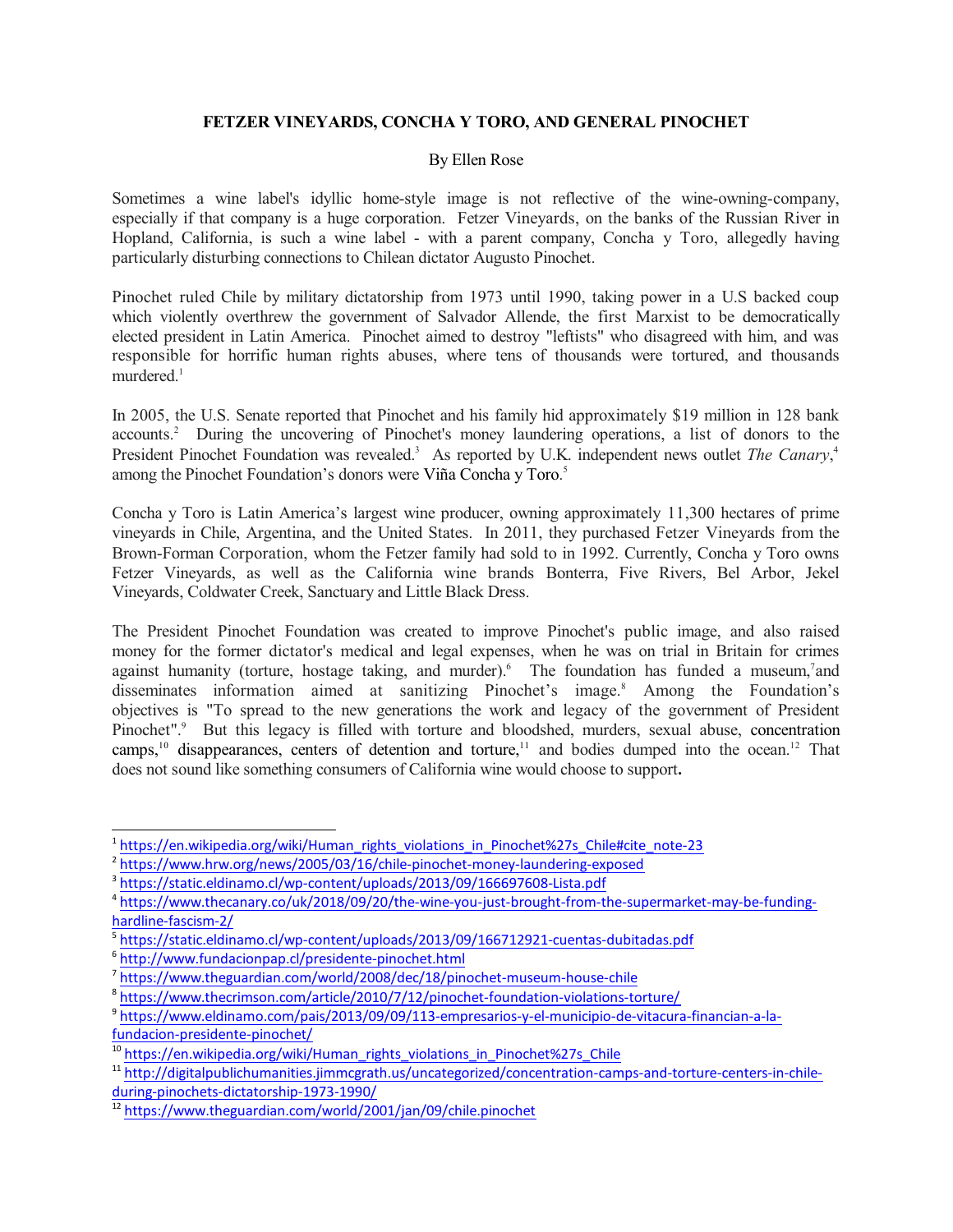Also on the list of the Pinochet Foundation's donors is Eduardo Guilisasti Tagle.<sup>13</sup> Guilisasti Tagle joined Concha y Toro's Board of Directors in 1957, and laid the foundation for the company's expansion. He became Chairman of the Board in 1971, and remained with CyT until his death in 1998. The present corporate governance of CyT includes three of Guilisasti Tagle's sons.

Concha y Toro made a statement to the independent media, *The Canary*, stating that they had not made any donations to the foundation in the past fifteen years. Indeed, the donation from Concha y Toro was made in 2002, 18 years ago, and Guilisasti Tagle's donation was in 1996 – 24 years ago. Regardless of the timing the fact that the company and one of its most formative executives had definitely made those donations, is a hangover-inducing thought. In their statement, Concha y Toro also denied having any political affiliations. Yet, past and current management have clear connections to the levers of power which have made Chile one of the most inequitable countries in Latin America.

On Concha y Toro's board was Sergio de la Cuadra Fabres, 14 a Director from 2005 until 2015. He was also Chile's Minister of Finance under Pinochet in 1982, and one of the "Chicago Boys", <sup>15</sup> who studied economics with Milton Friedman at the University of Chicago.<sup>16</sup> The "Chicago Boys" were deeply influential in crafting the free-market, neoliberal, fiscally conservative economic policies which Pinochet's dictatorship relied upon. Social services, incomes, and budgets for health education and housing were cut, as military spending increased.<sup>17</sup>

While life in Pinochet's Chile was unbearable for many, the free-market economics the Chicago Boys brought was beneficial for some - especially the wine industry. <sup>18</sup> Allende, and his predecessor Eduardo Frei Montalva, expropriated land from some Chilean elites, with the intent of redistribution. When Pinochet took power, some of the land was returned to the wealthy landowners, and some was redistributed to the peasants – yet they lacked the means to manage their properties. Most of the peasants were forced to sell the land at very low cost to bidders chosen by the government, who would use the land for capitalist economic purposes. Foreign investors, and vineyard entrepreneurs, were among those who benefited. 19

The current management of Concha y Toro includes CEO Eduardo Guilisasti Gana, son of Pinochet Foundation donor Eduardo Guilisasti Tagle.<sup>20</sup> Eduardo Guilisasti Gana is credited with the acquisition of Fetzer Vineyards in 2011, "one of the most important Chilean investments made in the United States at that time".<sup>21</sup> He is also a member of Opus Dei, the controversial right-wing Catholic sect which has been accused of cult – like practices. Opus Dei has a strong opposition to sexual and reproductive rights, and a history of supporting brutal and oppressive regimes, including Pinochet's.<sup>22</sup> Eduardo Guilisasti Gana has previously stated that he gives his earnings from Concha y Toro to Opus Dei's more than 100 technical

<sup>&</sup>lt;sup>13</sup> https://static.eldinamo.cl/wp-content/uploads/2013/09/166720292-Cuenta-Donaciones.pdf

<sup>&</sup>lt;sup>14</sup> https://sec.edgar-online.com/concha-y-toro-winery-inc/20-fa-amended-annual-and-transition-report-foreignprivate-issuer/2006/07/27/Section9.aspx

<sup>&</sup>lt;sup>15</sup> https://en.wikipedia.org/wiki/Chicago\_Boys

<sup>&</sup>lt;sup>16</sup> https://www.thenation.com/article/archive/friedmans-cruel-legacy/

<sup>&</sup>lt;sup>17</sup> https://en.wikipedia.org/wiki/Military\_dictatorship\_of\_Chile\_(1973%E2%80%931990)

<sup>&</sup>lt;sup>18</sup> https://www.theguardian.com/world/2003/nov/17/chile.comment

<sup>&</sup>lt;sup>19</sup> https://vinepair.com/articles/chile-wine-past-present-future/

<sup>&</sup>lt;sup>20</sup>https://conchaytoro.com/en/holding/about-us/gobierno-corporativo/

<sup>&</sup>lt;sup>21</sup> https://conchaytoro.com/en/eduardo-guilisasti-is-chosen-as-the-most-influential-figure-in-the-chilean-wineindustry/

<sup>&</sup>lt;sup>22</sup>http://www.catholicsforchoice.org/wp-content/uploads/2014/11/OpusDeiinLatinAmerica.pdf